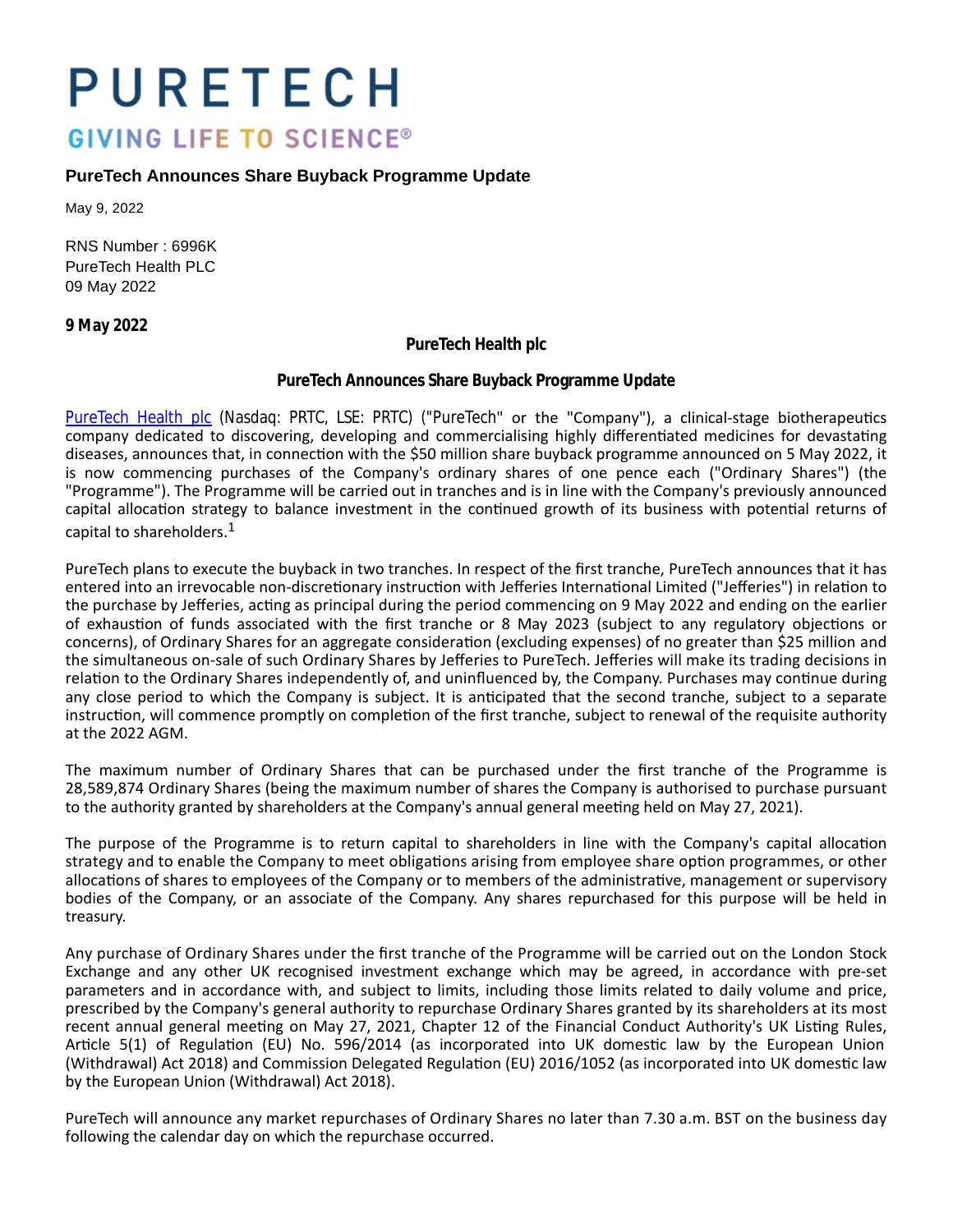### **About PureTech Health**

PureTech is a clinical-stage biotherapeutics company dedicated to discovering, developing and commercialising highly differentiated medicines for devastating diseases, including inflammatory, fibrotic and immunological conditions, intractable cancers, lymphatic and gastrointestinal diseases and neurological and neuropsychological disorders, among others. The Company has created a broad and deep pipeline through the expertise of its experienced research and development team and its extensive network of scientists, clinicians and industry leaders.

This pipeline, which is being advanced both internally and through PureTech's Founded Entities, is comprised of 27 therapeutics and therapeutic candidates, including two that have received both U.S. FDA clearance and European marketing authorisation, as of the date of PureTech's most recently filed Annual Report and corresponding Form 6-K. All of the underlying programs and platforms that resulted in this pipeline of therapeutic candidates were initially identified or discovered and then advanced by the PureTech team through key validation points based on unique insights in immunology and drug development.

For more information, visit [www.puretechhealth.com o](http://www.puretechhealth.com/)r connect with us on Twitter @puretechh.

#### **Cautionary Note Regarding Forward-Looking Statements**

This press release contains statements that are or may be forward-looking statements within the meaning of the Private Securities Litigation Reform Act of 1995. All statements contained in this press release that do not relate to matters of historical fact should be considered forward-looking statements, including those related to the Company's share buyback programme and any future purchases of its ordinary shares thereunder. The forward-looking statements are based on current expectations and are subject to known and unknown risks, uncertainties and other important factors that could cause actual results, performance and achievements to differ materially from current expectations, including, but not limited to, those risks, uncertainties and other important factors described under the caption "Risk Factors" in our Annual Report on Form 20-F for the year ended December 31, 2021 filed with the SEC and in our other regulatory filings. These forward-looking statements are based on assumptions regarding the present and future business strategies of the Company and the environment in which it will operate in the future. Each forward-looking statement speaks only as at the date of this press release. Except as required by law and regulatory requirements, we disclaim any obligation to update or revise these forward-looking statements, whether as a result of new information, future events or otherwise.

<sup>1</sup>As set out in its 2021 Annual Report and Accounts and Announcement of Annual Results for the year ended December 31, 2021 published on April 26, 2022.

**Contact: PureTech** Public Relations [publicrelaƟons@puretechhealth.com](mailto:publicrelations@puretechhealth.com) Investor Relations [IR@puretechhealth.com](mailto:IR@puretechhealth.com)

**EU Media** Ben Atwell, Rob Winder +44 (0) 20 3727 1000 ben.atwell@FTIconsulting.com

**U.S. Media** Nichole Sarkis +1 774 278 8273 nichole@tenbridgecommunications.com

This information is provided by RNS, the news service of the London Stock Exchange. RNS is approved by the